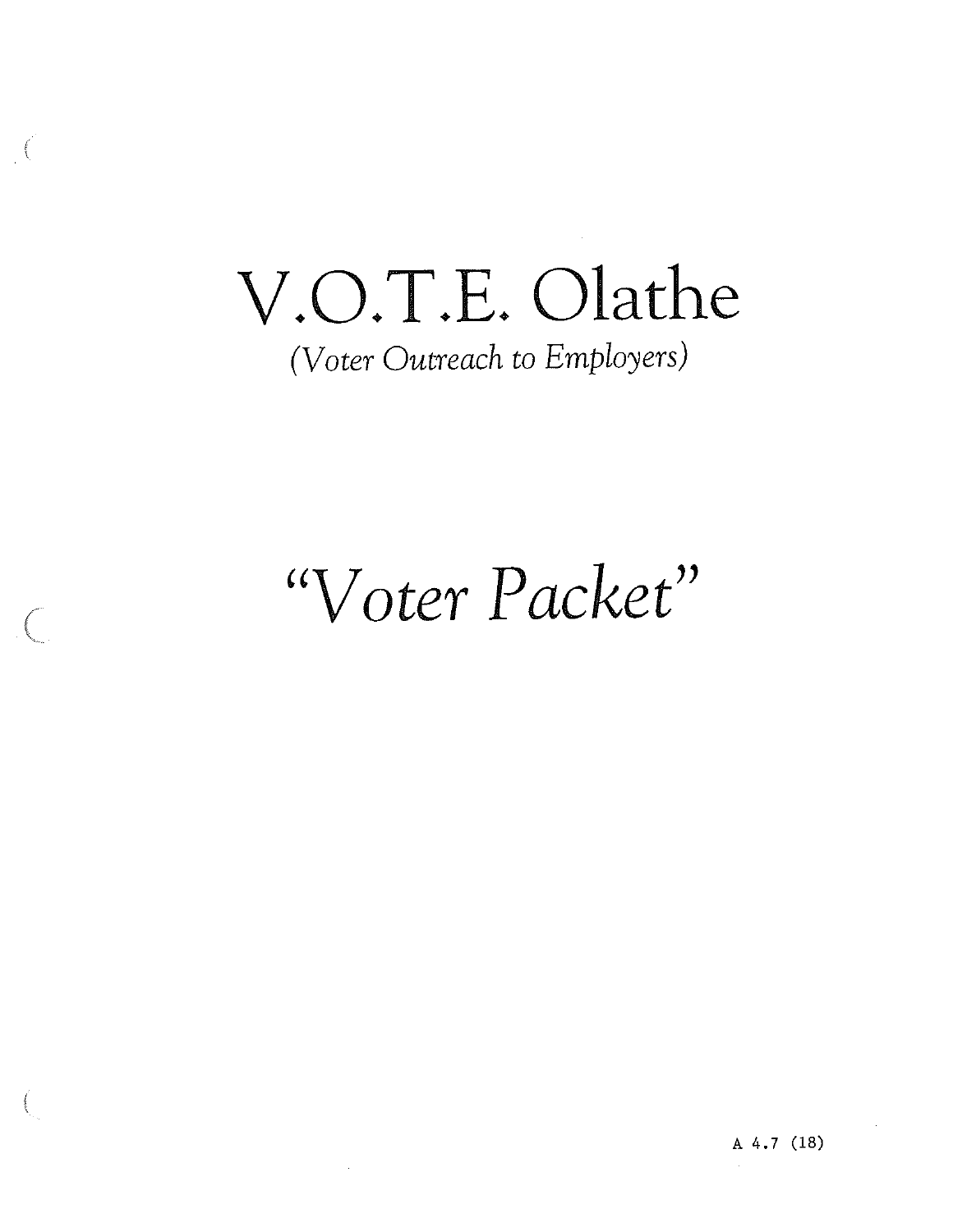V.O.T.E. Olathe

(Voter Outreach to Employers)

Olathe employees and residents enjoy the benefits of a strong business climate, an outstanding school district, and a vibrant quality of life because it is a well-governed city. Let's do it again!

> NEXT ELECTION DATE: Tues., April3, 2007

RACES ON THE OLATHE BALLOT:

Olathe Mayor Qlathe City Council Olathe School Board JCCC Board of Trustees

Your employer is partnering with the Olathe Chamber of Commerce and wants you to become an informed and active voter.

#### GET INFORMED

- Go to www.jocoelection.org for sample ballot and to research election and candidate information
- Visit www.olathe.org to view Olathe candidate profiles and videotaped candidate forums

#### MAKE VOTING CONVENIENT

- <u>Wed. March 14</u> Advance Voting by Mail begins. Obtain an Application for Advance Voting by Mail from your employer or www.olathe.org.
- Fr., March 23 Deadline to return your completed Application for Advance Voting to your company representative. A ballot will be mailed to your home by the Election Office within a few days.
- Tues.,  $April 3 \nVote$  at the polls, if you have not already cast your advance ballot by April 2. Voter registration  $\mathcal C$  updates must be completed by March  $19^{th}$ .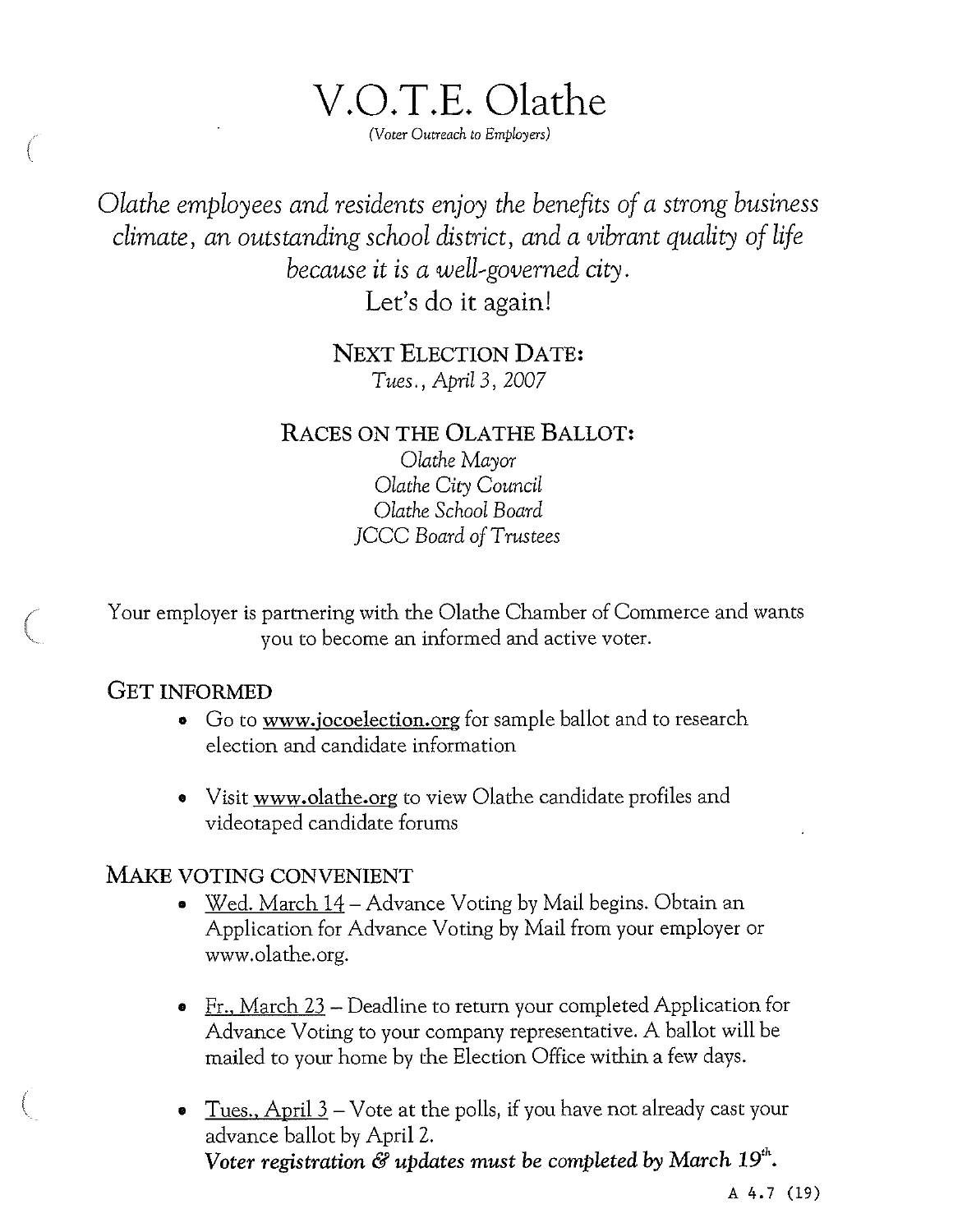## Instructions for Application for Advance Voting BY MAIL

- 1. At least thirty days prior to all elections, always check to make sure you are correctly registered to vote in Kansas. You can do this by going to http://voter.jocoelection.org/(41rdzjazunrvx2n2orfesogt)/search.aspx to change or verify your personal voter registration.
- 2. If changes need to be made (if you have a new name, a new address or wish to change your party affiliation), go to http://www.kssos.org/forms/elections/voterregistration.pdf and download the Voter Registration form, complete the form and mail it (2101 East Kansas City Road; Olathe, KS 66061) or hand-carry it into the Johnson County Election office. This form must have an original signature so do not fax it or email it. Remember the last day to register or re-register to vote for the April 3 spring general election is Monday, March 19.
- 3. Once you have confirmed you are correctly registered, go to http://www.jocoelection.org/pdf/advanceapplication.pdf and download your copy of the "Application for Advance Voting by Mail", complete the top 2/3 of the form (unless you are applying for permanent advance voting status due to a disability), sign and date it, and this form can be faxed to the Election Office, (913) 791-8931 or (913) 791-8932.
- 4. A ballot will be then be mailed to your home after March 14. You must complete the ballot, enclose it in the provided return envelope (your signature and address is required on the back of the envelope), affix proper postage and make sure you have it back in the mail no later than March 29 to ensure that your ballot will arrive in time at the Election Office.

## Other Voting Options Available to YOU!

There are other options for voting in the April <sup>3</sup> general election. You may vote in person early beginning March 22 through April 2 at 12 noon; Monday through Friday, 11:00 a.m. to 7:00 pm., and on Saturdays, 9:00 a.m. to 5:00 p.m. at the following locations:

- Johnson County Election Office, 2101 E. Kansas City Road, Olathe.
- Northeast Johnson County Offices, 6000 Lamar, Mission.
- Johnson County Multi-Service Center, 12425 W. 87<sup>th</sup> Parkway, Lenexa.
- Metcalf South Shopping Center (Northwest Mall entrance) 9531 Metcalf, Overland Park.

If you have not voted early or by mail, on Spring General Election Day, April 3, you must vote at your assigned voting place. Poll hours on Tuesday, April <sup>3</sup> are 7:00 a.m. through 7:00 p.m. To look-up your current polling place, check on your voter registration card or go to

http://www.jocoelection.org/PollingPlaces-current.htm. Polling places are subject to change with every election so it is always a good idea to check online first before you go vote. If you are not sure what ward and precinct you live in, check first on your voter registration card or you can call the Johnson County Election Office at 913 782-3441 during regular business hours, Monday through Friday, 8:00 a.m. to 5:00 p.m. A map to the Johnson County Election Office can be found at http://www.jocoelection.org/map-EO.htm.

The important message in all of this is to VOTE. Your vote does count! Don't let others make important decisions for you. Exercise your freedom and VOTE.

This message is sponsored by VOTEOLATHE, a non-partisan initiative of the Olathe Chamber of Commerce.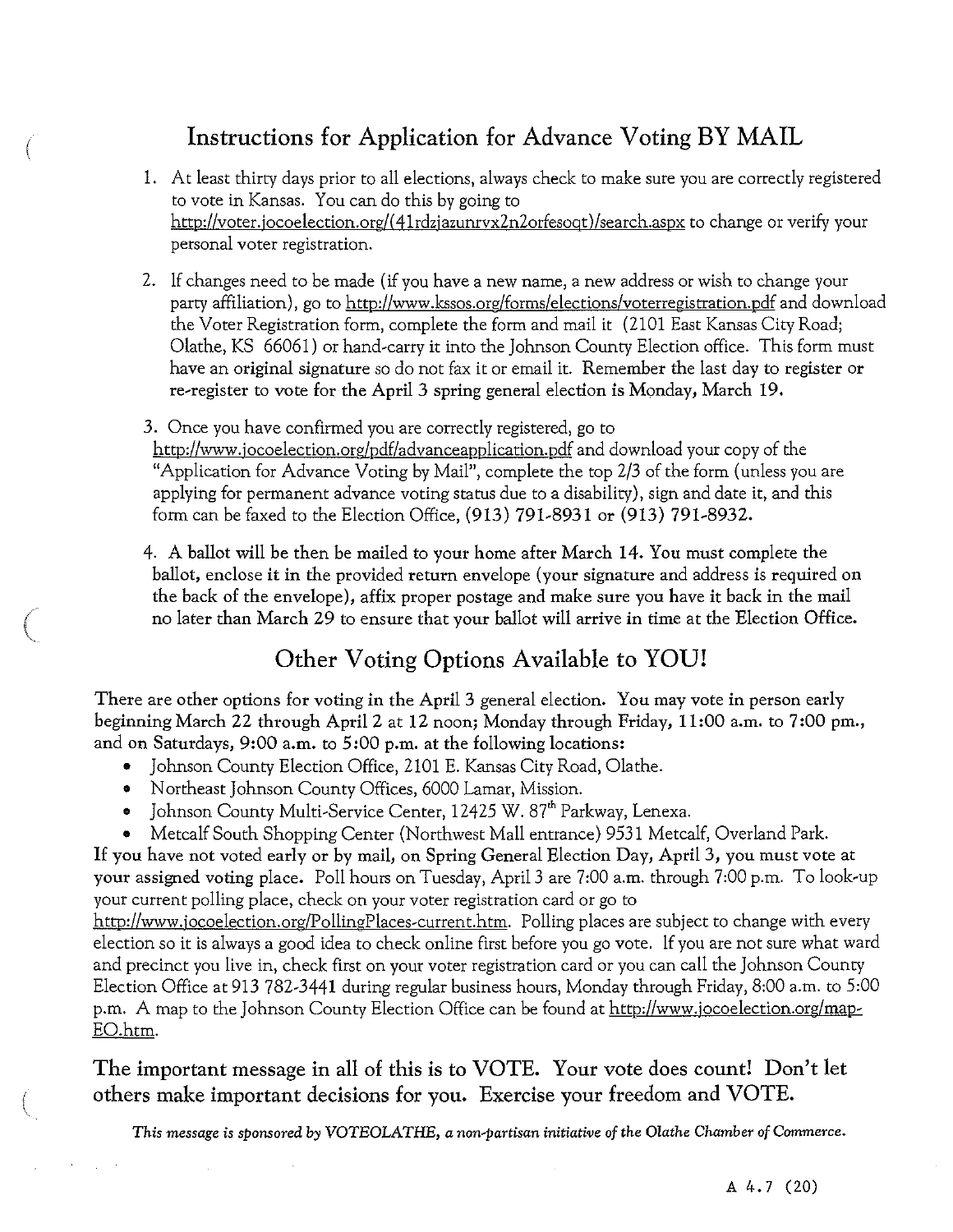## Provided courtesy Olathe Chamber of Commerce. Please vote! Application for Advance Voting Ballot FAX (913) 791-8931 or (913) 791-8932

Mailing Address: Johnson County Election Office, 2101 E Kansas City Road, Olathe, KS 66061

### Election Date: April 3, 2007

Affirmation of an Elector of the County of Johnson and State of Kansas Desiring to Vote an Advance Voting Ballot State of Kansas, County of Johnson, ss:

I do solemnly affirm that I am a qualified elector residing at the address below in the County of Johnson, and State of Kansas. <sup>I</sup> am entitled to vote an advance voting ballot and <sup>I</sup> have not voted and will not otherwise vote at the election.

NOTE: IDENTIFICATION REQUIREMENTS FOR FIRST-TIME VOTERS. I understand that if I am a first-time voter in this county <sup>I</sup> must provide with this application a copy of a current and valid photo identification, such as a Kansas driver's license, or a copy of a current utility bill, bank statement, paycheck, govemment check, or other government document that shows my name and address. If <sup>I</sup> do not provide a copy <sup>I</sup> understand that <sup>I</sup> must provide my Kansas driver's license number or last 4 digits of my Social Security number

#### NOTE: A SEPARATE APPLICATION IS REQUIRED FOR EACH ELECTION

| 1. Print Name $\_\_$<br>Last  |                              | First |                    | Middle Initial |
|-------------------------------|------------------------------|-------|--------------------|----------------|
|                               |                              |       |                    |                |
| Johnson County Street Address |                              | City  | State              | Zip Code       |
|                               |                              |       | $4.$ Date of Birth |                |
|                               | (For Primary Elections Only) |       |                    |                |
|                               |                              |       |                    |                |
| Daytime Telephone             | Signature of Voter           |       |                    | Date           |

#### 6. <sup>I</sup> desire my ballot to be sent to the following temporary residential address (if different from above):

|       | Street Address                                                                         | City, State, Zip Code                                                                                                                                                                                                                                                        |
|-------|----------------------------------------------------------------------------------------|------------------------------------------------------------------------------------------------------------------------------------------------------------------------------------------------------------------------------------------------------------------------------|
| Note: | voter who has an illness, disability or who lacks proficiency in the English language. | The ballot may be mailed only to the voter's residential or mailing address as indicated on the county voter registration list, to the<br>voter's temporary residential address, or to a medical care facility where the voter resides. These restrictions do not apply to a |
|       |                                                                                        |                                                                                                                                                                                                                                                                              |
| 7.    | The nature of my permanent illness or disability is:                                   | If applying for Permanent Advance Voting Status, complete the following section:                                                                                                                                                                                             |

Johnson County Election Office, 2101 East Kansas City Road, Olathe, KS 66061 (913) 782-3441 Web: www.jocoelection.org E-mail: election@jocoelection.org

 $\sim 10$